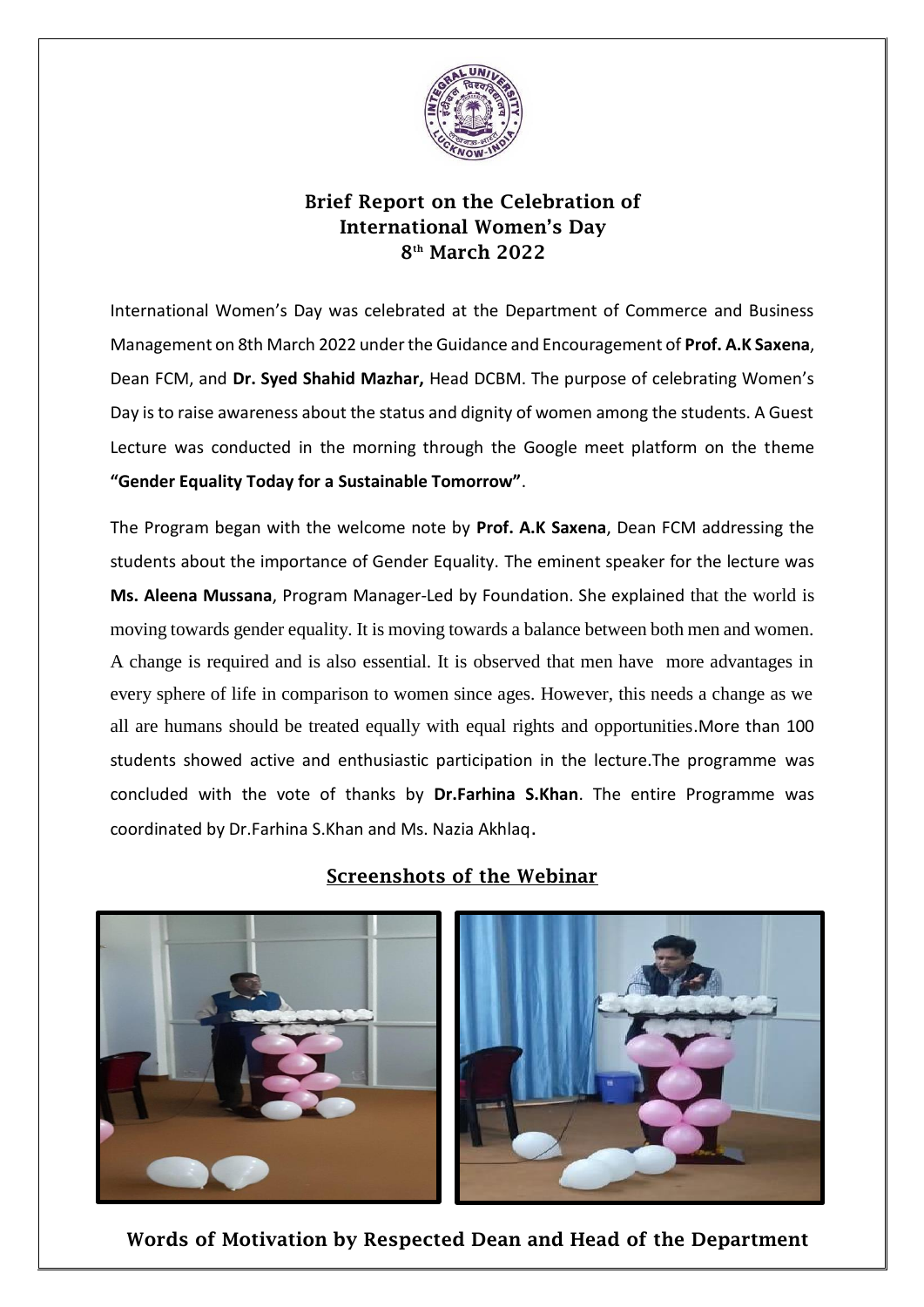

Ms. Aleena Mussana addressing the audience

Post-webinar, the **Dean** and **Head** of the Department invited all the faculty members for a get to gather The Dean and Head of the Department felicitated the cleaning staff member for their untiring efforts and hard work. The male faculty members shared their views on this occasion and appreciated the efforts of women for making this world a better place. The efforts and hard work of the women can't be quantified, but recognized and appreciated, as they even in difficult times of pandemic stood strong and contributed to the best of their capabilities. The program was conducted in a very healthy and entertaining atmosphere. Refreshments were arranged for all faculty members post celebration.



**A group photograph of the female faculty members and cleaning staff with the Dean and Head of the Department**

֧֖֖֖֖֚֚֚֚֞֝֬